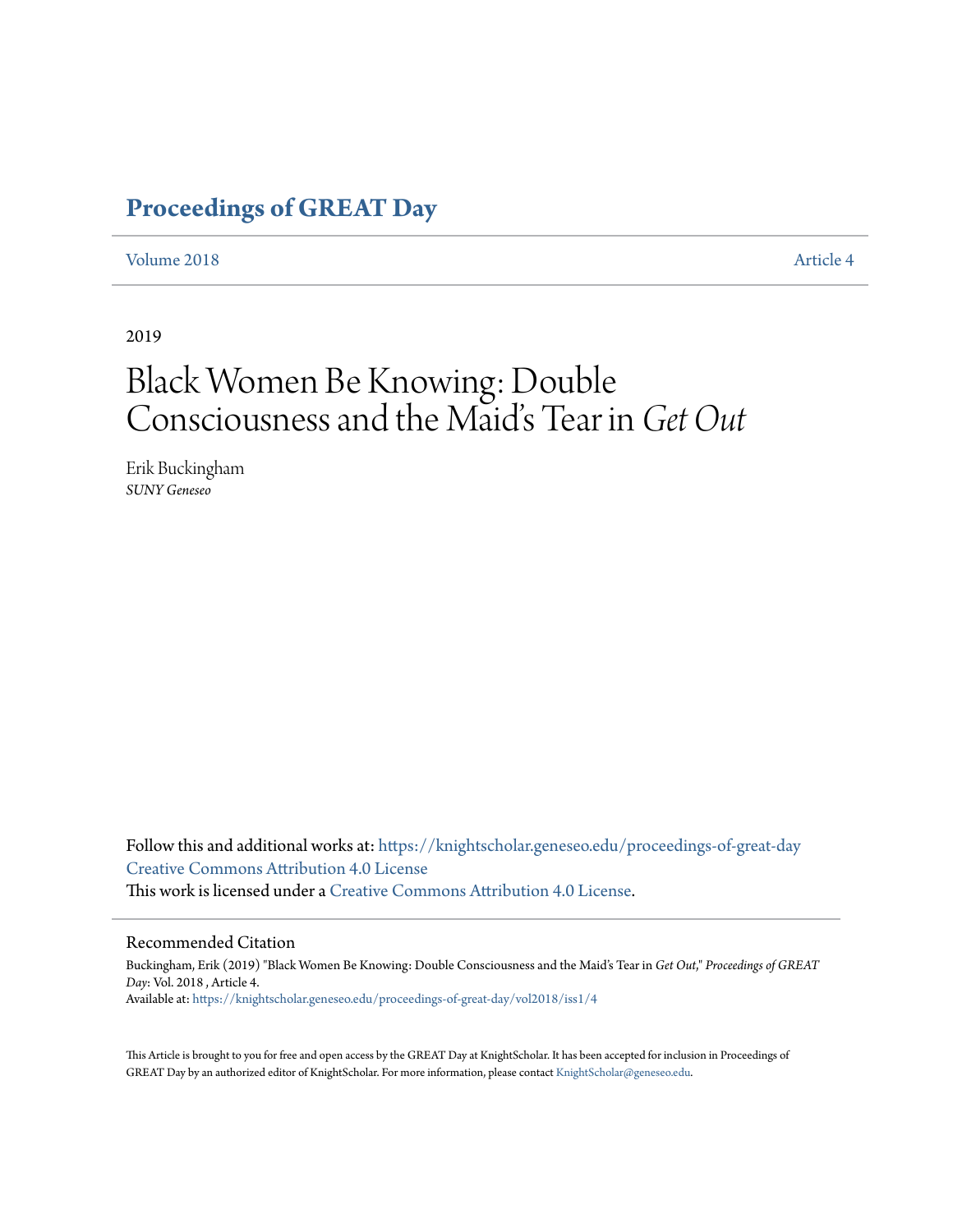# Black Women Be Knowing: Double Consciousness and the Maid's Tear in *Get Out*

# Erik Buckingham

*sponsored by* Lee Pierce

1

#### **Abstract**

This essay argues that the 2017 horror film, *Get Out*, portrays the chronic double consciousness of black Americans, especially women, amidst late capitalist liberalism. I focus specifically on a scene midway through the movie in which a black, hypnotized maid simultaneously laughs, smiles, and sheds a tear. This essay discusses double consciousness, body language, clothing and facial expressions in order to illustrate the ambivalent stance that *Get Out* takes toward black women as both empowered and disempowered, arguing against the laudatory critiques of mainstream film commentators who have focused on the emancipatory potential of *Get Out's* narrative.

Throughout history, black women such as Harriet Tubman have been rightfully regarded as mentally strong and knowledgeable about the human condition.<br>An old African proverb states, "Black women be knowing" (Willis, 2017). W regarded as mentally strong and knowledgeable about the human condition. An old African proverb states, "Black women be knowing" (Willis, 2017). We might consider the modern version of that statement to be today's racially hip "Get woke," which means to become actively aware within and about the black community's experience with racial oppression. One particular phenomenon in popular culture where we see the manifestation of "Get woke" is in the popular criticism of Jordan Peele's 2017 film *Get Out*, in which a white family hypnotizes African Americans and takes over their bodies and consciousnesses.

*Get Out* portrays the vulnerability that accompanies marginalization; however, it also shows the chronic double consciousness—or the mental experience of living within two cultures—of black Americans, especially woman, amidst late capitalist liberalism. I read across the film's racially ambiguous form, focusing specifically on a scene midway through the movie in which a black, hypnotized maid simultaneously laughs, smiles, and sheds a tear as she denies her own racial oppression. I read this scene with the assistance of Eugenie Brinkema's theory of aesthetic form in *The Forms of the Affects*, where Brinkema argues that an artifact such as a tear either expresses emotional discourse spontaneously or after a sequence of connected events that convey a mes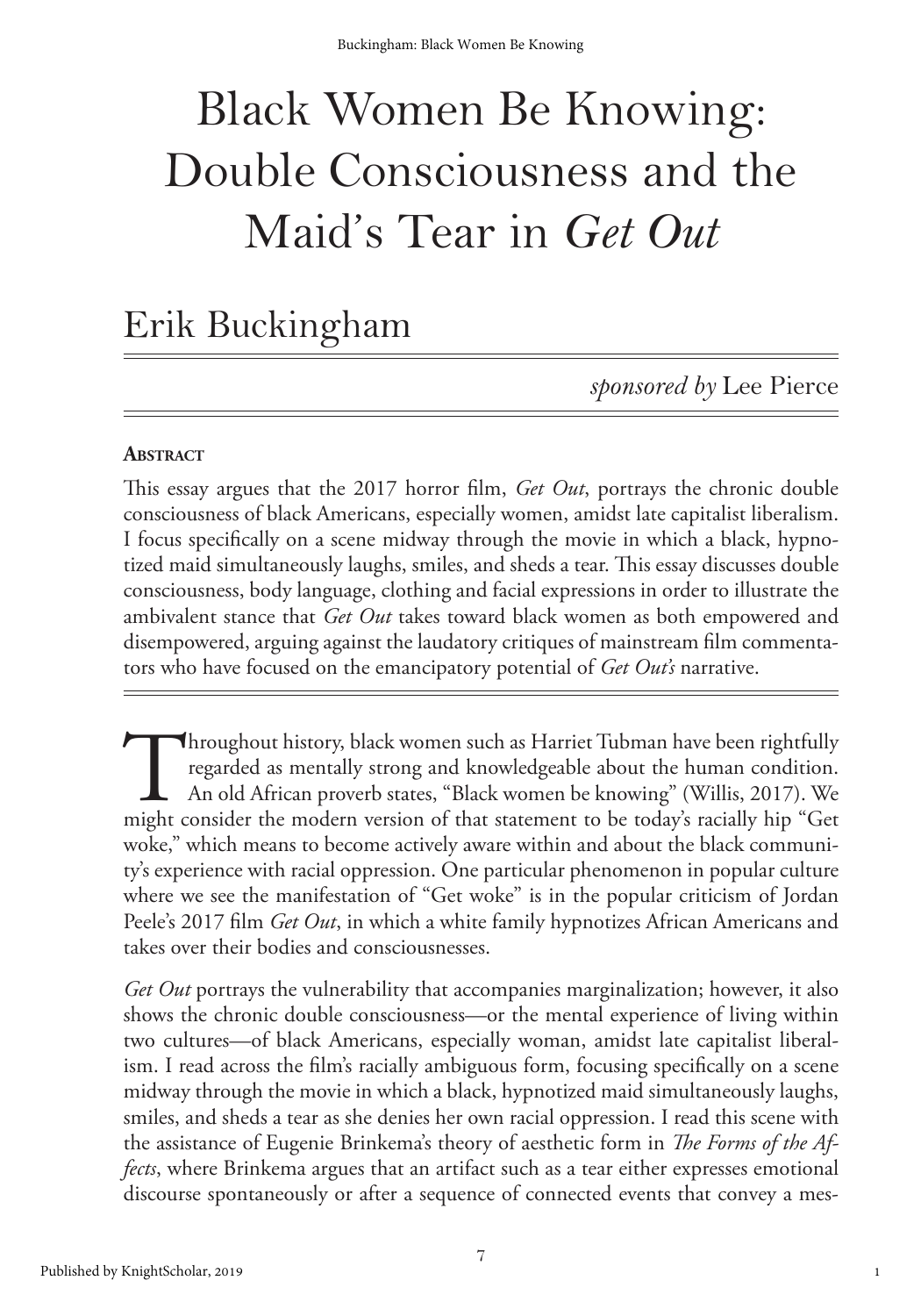sage regarding the whole (2014). Emotional discourse is addressed in critic Sharice B.'s review of *Get Out*, in which they comment on the maid's ability to overcome trauma and become powerful: "Through adversary and with the very little we are given, black women have resisted political and racist authority, [and] made something extraordinary out of nothing" (2017). In other words, the maid shows that symbols of empowerment still need support. Her mixed emotions suggest that empowerment is a double-edged sword; what empowers us also holds us to the expectation of feeling strong, even when we feel the opposite. To lay out this argument, I will first offer a brief review of double consciousness—an abstract concept of blackness in mainstream white America—and its relationship to shed tears. Following the literature review, I will analyze the role of body language, clothing, and facial expressions—all supporting artifacts in the presentation of the maid's tear in *Get Out*—in order to illustrate the ambivalent stance that *Get Out* takes toward black women as both empowered and disempowered—in contrast to critiques that have focused too long and too hard on the emancipatory potential of *Get Out*'s narrative.

# **Literature Review**

Media coverage of natural disasters reveals the constricting conditions of racism and marginalization. Literary critics Best and Marcus write, "The real-time coverage of Hurricane Katrina showed in ways that required little explication the state's abandonment of its African American citizens; and many people instantly recognized as lies political statements such as 'mission accomplished' " (2009, p. 2). In their analysis, a medium shows only one perspective at first glance; however, recognizing that a text only shows one perspective allows us to envision the other perspectives that exist. As Marxist scholar Frederic Jameson argues, we cannot interpret a text unless we accept that the text "never means exactly what it says" (1981, p. 61). For example, Beyoncé Knowles was able to critique the media's lack of perspective in her music video for "Formation" (2016). "Formation" used visual elements from Hurricane Katrina, such as a sinking car and damaged homes, to comment on why the lack of media coverage of African American communities was unsurprising. These visual elements showed trauma that had begun before the hurricane hit the Black community in New Orleans, as the hurricane arrives at the end of the video. Just as curators used New Orleans' historical context to assemble Beyoncé's video into a narrative about the African American experience, critics comment on African American women's marginalization in history by assembling the visual cues found in *Get Out*.

One of the visual cues discussed among critics of *Get Out* is the "creepy" tear shed by a supporting character in the film, Georgina, the maid, played by Betty Gabriel. The maid's tear in *Get Out* has been regarded by critics overall as highly significant, as this excerpt from *Blavity* suggests:

I think we all can agree that the scene where Georgina cried then laughed then cried...then proceeded to repeat "no, no, no" is the creepiest part of the film. I can see this moment going down in history with the many clas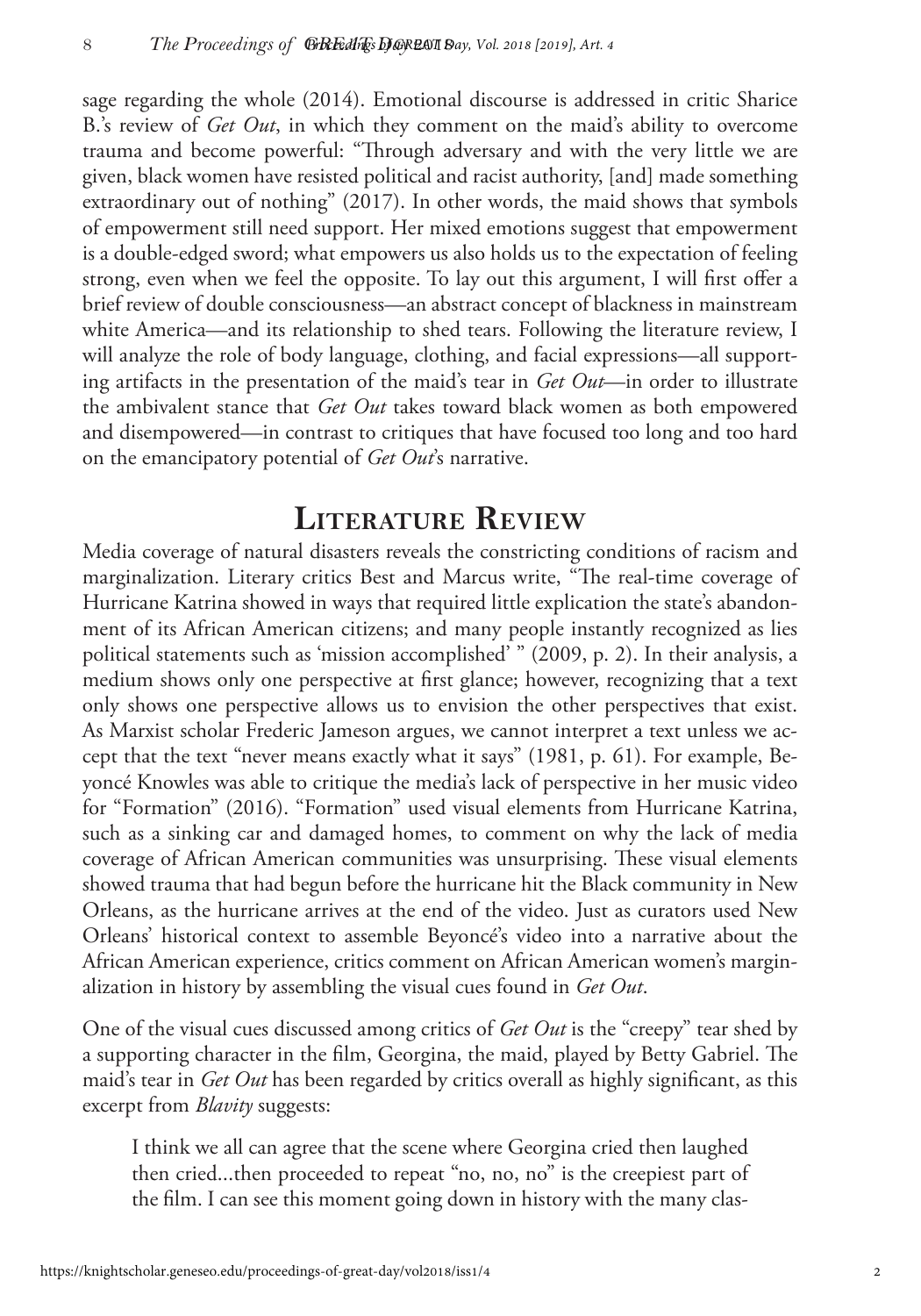sic horror-thriller scenes such as the ax through the door in *The Shining* or Anthony Hopkins' incredible monologue in *The Silence of the Lambs.*  (2017)

What the critic describes as "creepy" is precisely the affective response this essay intends to examine. What makes the scene "creepy"? What is the relationship between the unsettling feeling experienced during the maid's scene and blackness in mainstream America?

Furthermore, how can rhetorical theory tie these elements together so that we have a better understanding of the relationship between media, form, and race? Critic Eugenie Brinkema states that western culture encourages tears to be read as windows to a character's interior state. Brinkema highlights this idea: "One first perceived a fact (Lion!), which then excited an emotion (Fear!), which finally led to a bodily affection (Fight!—or, perhaps, flight)" (2014, p. 4). This analysis takes the perspective that tears logically map out the course of emotional expression; tears express internal feelings. As Catherine Leglú writes, "Tears are the expression and representation of a variety of emotions in Western medieval culture" (2000, p. 495). While both Leglú and Brinkema present one perspective, the tear as an external representation of a character's internal state, Brinkema has suspicions that a tear points elsewhere:

Because of these theoretical negotiations, the trajectory of the tear in philosophical thought moves from clarity to cloud, from transparency to suspicion, from the sense that we know what a tear is to the sense that a tear is always anything but itself—even that the tear is a lie. (2014, p. 3)

Unlike the logical progression suggested before, here Brinkema argues that the tear tricks us into thinking that we are seeing a character's internal state. However, Brinkema continues, suggesting that tears sometimes point to elements separate from the character. How, then, do we read a tear that falls but is not cried? Or, put differently, when a black woman sheds a tear that is not a direct expression of her consciousness, what is that saying about the conditions of living for black women in general?

At their most rudimentary, tears invoke emotions in an audience; however, when analyzed in a larger context, tears explain a character's situation to the audience. Leglú recognizes that tears are evocative: "Grief, love and anger are simultaneously performative and introspective" (2000, p. 495-6). While both Leglú and Brinkema see tears as emotional symbols, Brinkema cites Aristotle's *Poetics* to prove that tears provide structure for the incidents in a play: "Tragic fear and pity may be aroused by the Spectacle, but they may also be aroused by the very structure and incidents of the play" (2014, p. 4). Brinkema recognizes that the structure of a play can be analyzed through a tear, but the context for the structure of the play lies in the external elements that work in conjunction with the tear. The tear is no longer a sign of interior emotion when analyzed in a larger, archaeological context.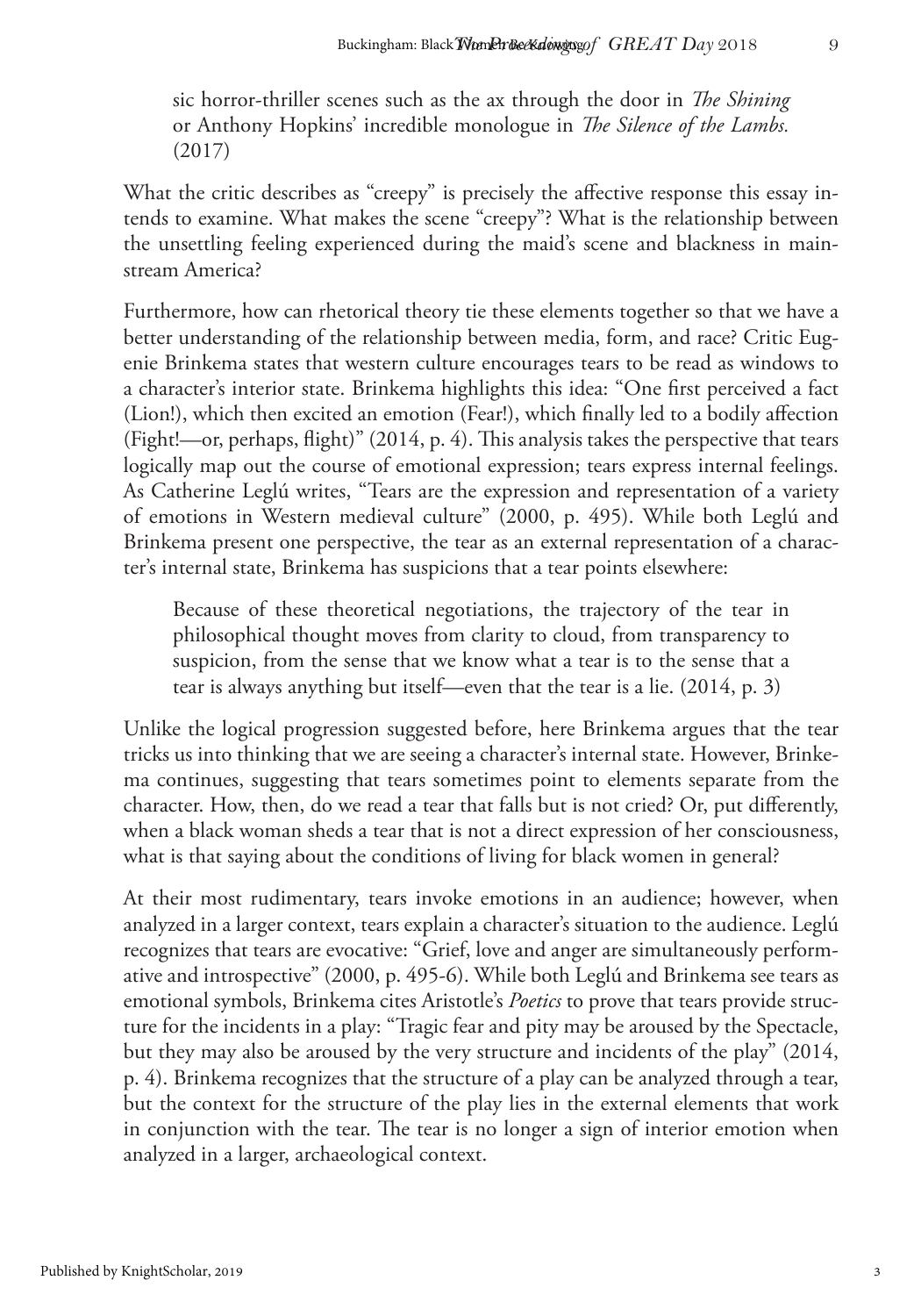The tear provides an archaeological context, but it does not advance the plot of *Get Out*. Rather, the tear reveals the symbols before itself and provides a framework for analyzing what comes after the tear. The tear itself "is not expressive of the emotions of a subject, not an external production or an internal state," argues Brinkema, "It does not speak to either its emissive past or to its judged emotional future, and it is ripped from, and sits only ever so gently on the surface of, the body" (2014, p. 19). In other words, tears resist their own self evidence. Further, formal elements separate from the tear, such as clothing, light, curves, and body language, must be read for their own relation to affect in order to understand the tear's meaning.

While the tear provides meaning when it is in relation to external elements, it does not provide advanced meaning about the subject in which it falls. This can be seen when "the tear no longer functions as a pointer—to the secrets of the heart, to cathartic release, to interior states—it is no longer possible to regard it as an entry into the knowledge of a subject" (Brinkema, 2014, p. 22). When voided of interiority, Brinkema believes that the tear loses its deeper meaning. It is precisely the shedding of this "deeper meaning" that is accomplished when the maid sheds her tear in *Get Out*. The tear voids the maid's interiority and deeper meaning in order to express the larger issue of the limits of marginalization of black women during liberalism in America.

Further, Brinkema writes that a tear "does not drop, but folds" (2014, p. 22). This suggests the tear does not convey any deeper meaning about the interior state. Instead, the tear fails to avoid creating a deeper meaning because it is used in conjunction with clothing, body language, and a smile, thus signifying the conflicting external states of the maid.

# **Double Consciousness and the Tear That FOLDS**

The maid's tear points to a marginalization and a double consciousness. In *The Souls of Black Folk*, sociologist and activist W. E. B. Dubois states: "The Negro is...gifted with second-sight in this American world—a world which yields him no true self-consciousness, but only lets him see himself through the revelation of the other world" (1903, p. 198). His analysis of the status of African Americans suggests that blackness can only be defined through a definition of whiteness; thus, a double consciousness emerges. Black studies scholar Christina Sharpe uses the metaphor of "the wake"—as in the wake of a ship—to name the paradox that African Americans cannot run from the marginalized space that they are put into because of the pressures that they put onto themselves: "To be in the wake is also to recognize the ways that we are constituted through and by continued vulnerability to overwhelming force though not only known to ourselves and to each other by that force" (1999, p. 16). In other words, the wake prohibits African Americans from overcoming racial barriers because conservative African Americans are seen as a force against African American advancement. This extends into the twenty-first century, with the idea that African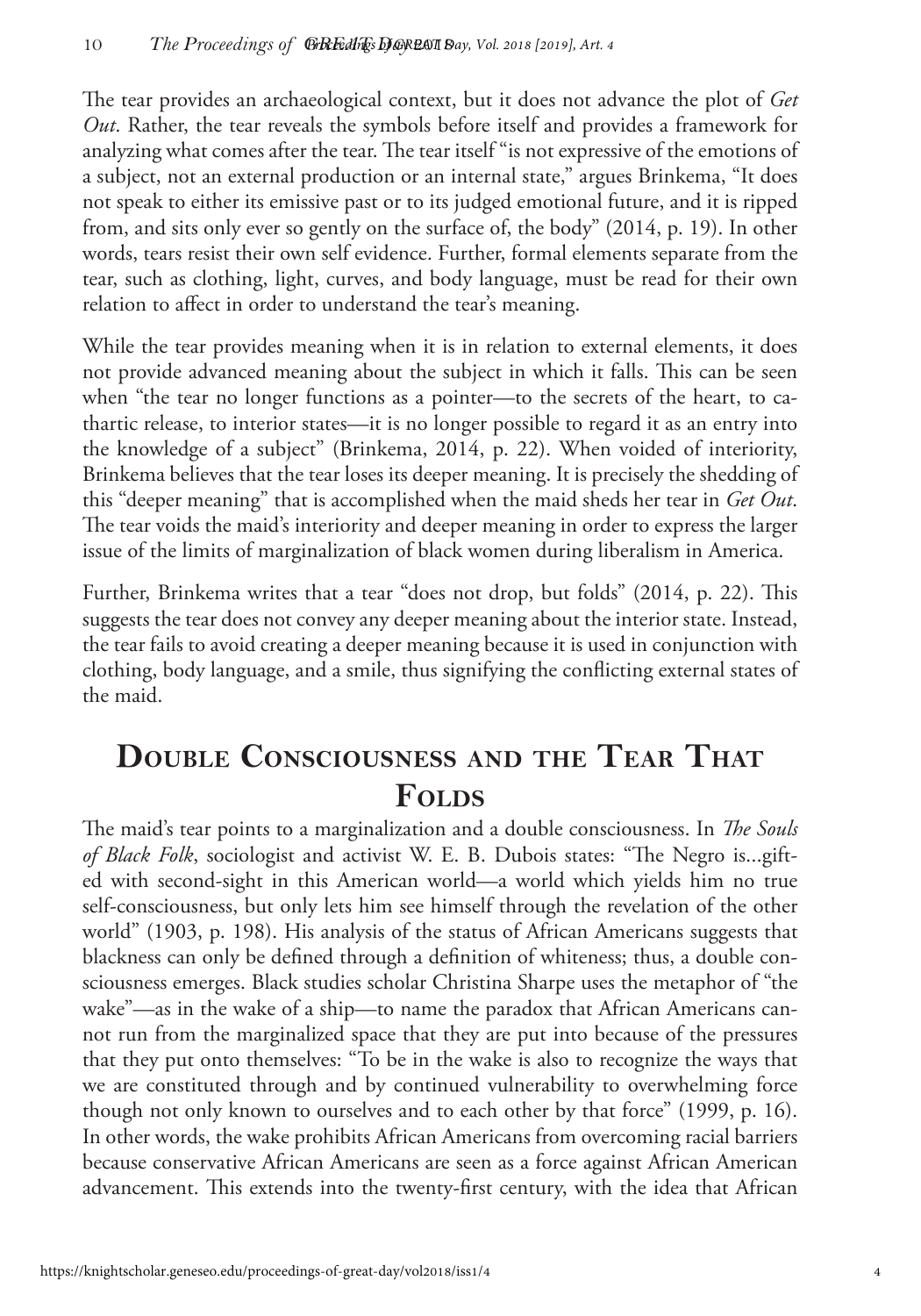Americans only receive praise for their progress once white people overcome their own prejudices; thus, black progress is defined by white progress (Rock, 2014). Critic Cassie Da Costa uses both DuBois and Rock's arguments to say, "Good-intentioned, liberal-minded micro- and macro-aggressions are not explained away or forgiven, and kind-eyed white people, and white viewers, cannot remain hazily removed from their daily acts of ignorance and violence" (2017). She emphasizes that aggressions are not explicitly explained in *Get Out*; instead, surface elements such as the maid's tear show the difference between whiteness and blackness. I do not assume unconscious cues from the film to read the maid's double consciousness; rather, *Get Out* must be read for its differing visual cues that symbolize whiteness and blackness in different contexts.

The maid's tear creates suspicion about whether the maid believes her own thoughts. As Brinkema writes, "The trajectory of the tear in philosophical thought moves from clarity to cloud, from transparency to suspicion" (2014, p. 3). This suspicion is the result of the maid's continuous smile followed by an eventual tear and scowl. Furthermore, the maid is set in the middle of the frame. This technique is used sparingly by filmmakers in order to emphasize significance. The maid considers her identity as important yet conflicting on an individual level. Actor Betty Gabriel observed about her character, Georgina, stating that "She's a white woman in a black woman's body" (Hope, 2017). While racial confusion happens on an individual scale, it also occurs on the societal level. Culture critic Alyssa Rosenberg argues, "We see black people, who turn out to be white people who are trying, and largely failing, to act convincingly black" (2017). The maid's denial that she is being marginalized reflects the elite liberalist idea that our society is above racism and oppression; that is, it is an unconscious fantasy to deny the existence of both.

The tear is intimately related to the unconscious fantasy that haunts race. As Brinkema states, "The unconscious fantasy produces abundant tears that are sudden and seemingly without cause; thus, tears no longer require the mediation of judgement or conscious processing" (2014, p. 14). But the maid's tears are caused by her internal struggle, as seen in her opposing smile.

The maid's tears are not spontaneous; they reflect the years following slavery when liberals detached from its aftermath. Unlike those post-Civil War liberals, the maid cannot detach herself from the emotional turmoil that racism inflicted on her. Despite the actor's seeing the maid's tear as a secret, it does not necessarily reveal anything about her unconscious mind (Hope, 2017). Brinkema seeks to debunk the "mystery" that lurks around tears, writing, "The tear that does not fall but sits thickly next to the eye without revealing its source or its embodied secret: whether it was secreted at all" (2014, p. 2). The maid's tear is a paradox that has distracted critics into thinking that it cannot be read on the surface.

The tear is central to Brinkema's idea that crying is structured like a language. Brinkema argues,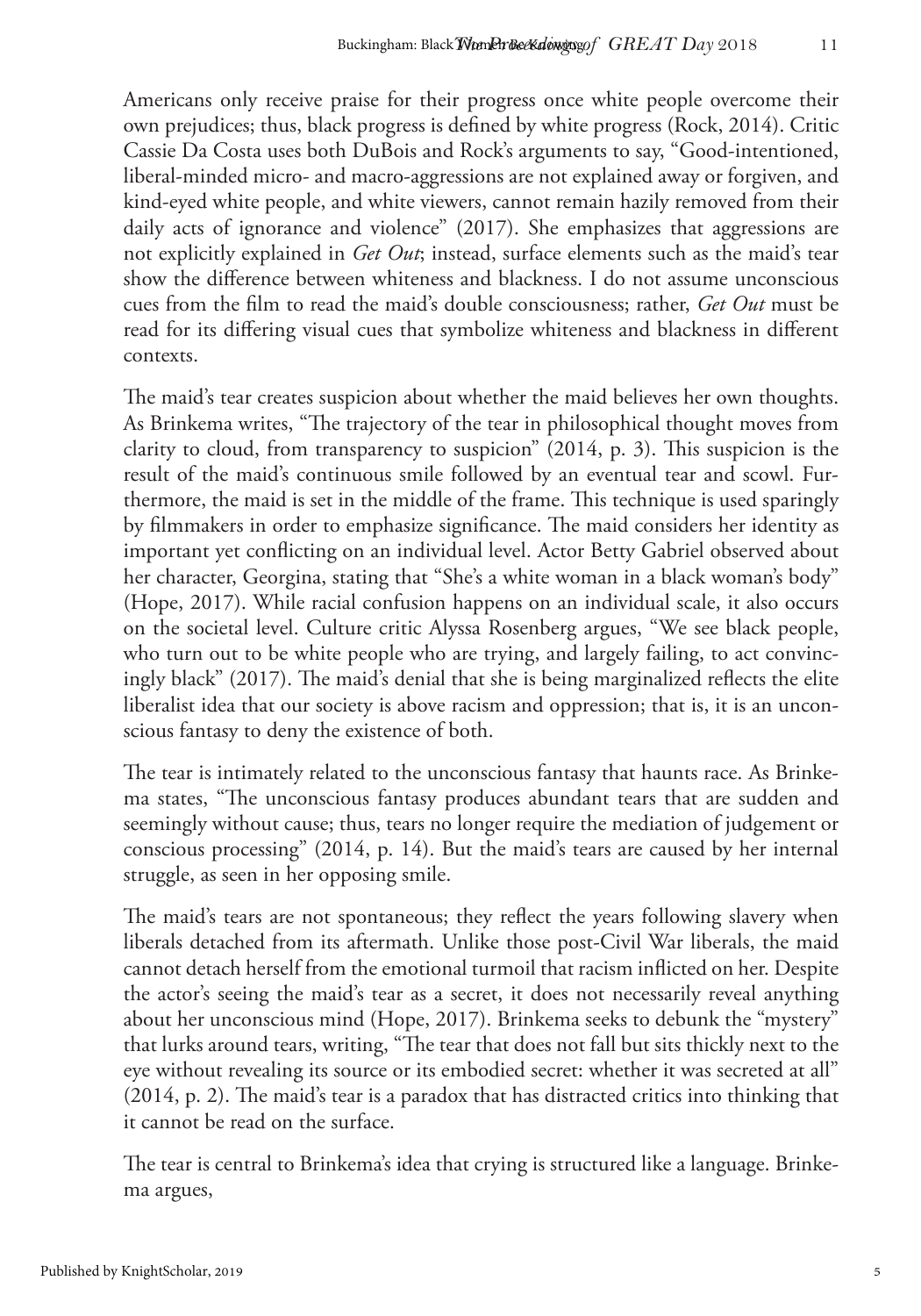Once the tear is unlinked from emotion, from expression, from interiority, from subjects—even from life and vitality—it is liberated to be read for the exterior structures it takes; the ultimate culmination of the tear placed under suspicion is the dehiscence of tear from sure recuperable substance. (2014, p. 21)

When viewing things from this framework, the analysis of the tear detaches from the assumptions the audience might make about tears' inferiority and emotional expression. The maid's double expression separates her tear from her smile. This separation reflects film critic Alissa Wilkinson's argument that *Get Out* depicts the colonization of experiences: "*Get Out* draws on the visceral experience of being objectified or colonized by another consciousness" (2017). The maid's tear and smile represent two different beings; that is, her white façade smiles while her black identity cries.

A "twoness" presents an important struggle between their privileged white façade and their silenced black identity. W.E.B. Dubois highlighted this conflicting racial identity in *The Souls of Black Folk*:

It is a peculiar sensation, this double-consciousness, this sense of always looking at one's self through the eyes of others, of measuring one's soul by the tape of a world that looks on in amused contempt and pity. One ever feels his twoness—an American, a Negro; two souls, two thoughts, two unreconciled strivings; two warring ideals in one dark body, whose dogged strength alone keeps it from being torn asunder. (1903, p. 2-3)

Just as black voices have been silenced or erased by white privilege, the maid's black identity was silenced by white colonization. The maid's black identity, specifically, cannot communicate through any method other than a tear, as suggested in Lathrop's argument that the tear is the only testimony that the maid can give (2017). The tear is the black identity sacrificing itself to the white façade, which critic Jones describes as, "What Whiteness does to the black mind and psyche, but most of all, the desire to be white and what must happen to the black parts of yourself in order to make that journey" (2017, p.17). The maid's tear symbolizes the black parts of herself that the maid must give up in order to shout, "No, no, no, no, no" when the man across from her accuses her of blindly believing everything that the white family, or elite liberalism, has convinced her and her black peers to think.

The maid's tear can be distinguished as part of her black identity because the tear does not give a character power or privilege: "The tear is no longer a privileged sign of emotionality" (Brinkema, 2014, p. 10). In Brinkema's theoretical framework, emotionality cannot be linked to symbols of privilege. The maid's black identity lacks power or privilege while she is under the hypnotism of the racist family, as seen in their inability to contemplate their hypnosis. Contrary, the maid's white façade smiles while she wears a collared white shirt under a sweater. Furthermore, she wears expensivelooking jewelry and sports a hairstyle similar to that of Jackie Kennedy. The maid's façade, according to actor Gabriel, is " the worst kind of assimilation" (Hope, 2017).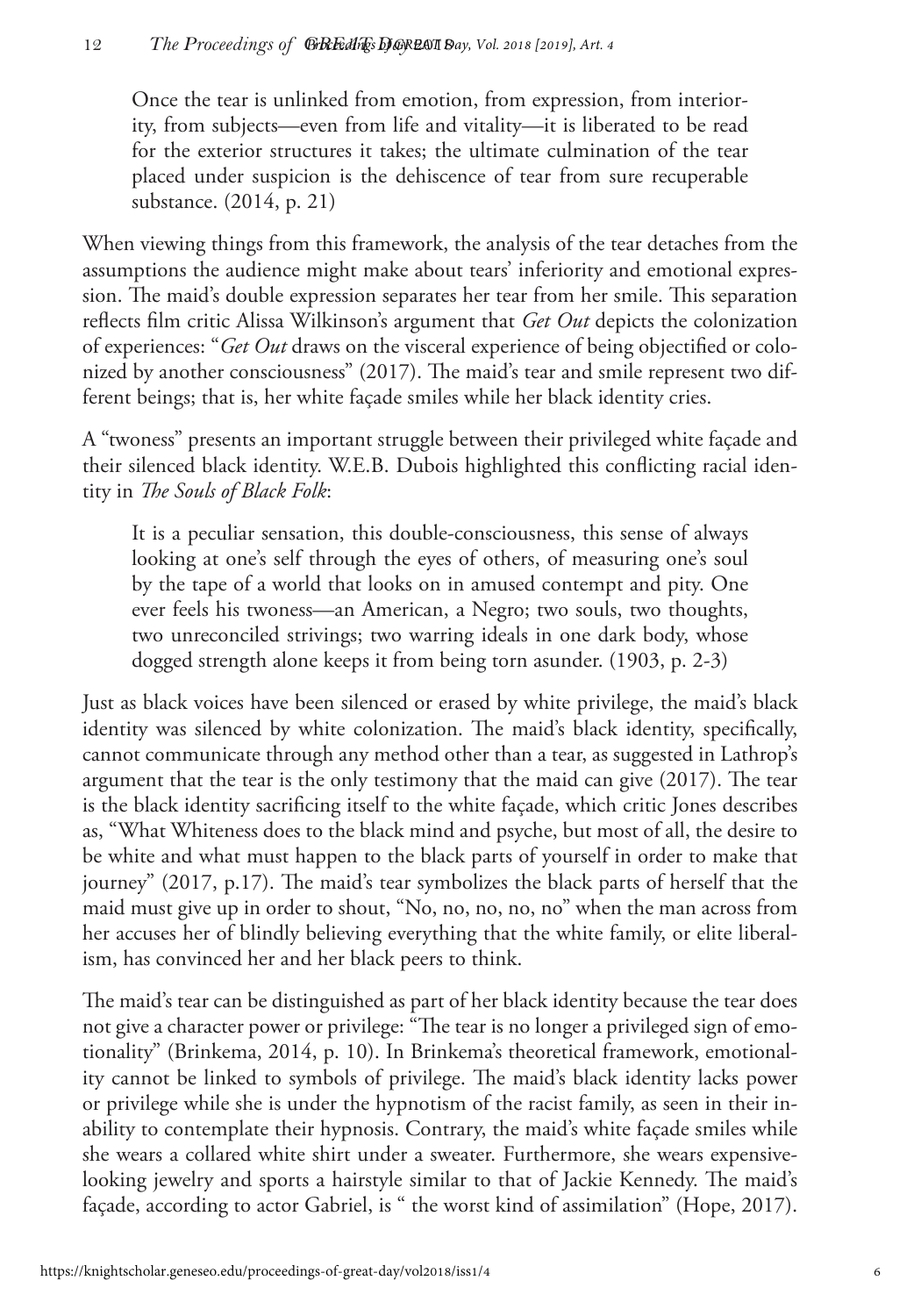The maid's assimilation into white society masks her black identity, thus causing her double consciousness to work against itself.

While the use of a tear can be detached from power and privilege, *Get Out* depicts the tear as black denial of modern racism. This is evident when the maid sheds the tear after arguing with a black man across from her. The black man wears modern clothing and is found checking his phone. This man represents the material success of African Americans that the maid has failed to achieve in her life despite her assimilation into white society. Additionally, the man has more than she has, despite his resistance of complete assimilation into white society. This can be seen when Gabriel recognizes that the maid represents years of enslavement under white society: "There are members of our country that have assimilated so much, in a very right-wing conservative way and I go, wow, sister girl, why do you believe these things and say these things and support these politicians?" (Hope, 2017 p. 21). In other words, the maid denies modern racism even though she is marginalized. Though the tear can be read separately from the person's emotions and situation, "When interpretation finally takes place, the tear does not signal a deep longing or private expression of the heart, but an unconscious fantasy ambivalently expressed as a symptom" (Brinkema, 2014 p. 14). This tear is not an expression of emotion; rather, it shows the maid's reality. This reality contradicts the maid's unconscious fantasy that the racist family means well.

*Get Out* relates the maid's feeling of empowerment directly to her body language. Social psychologist Amy Cuddy argues that when we feel powerless, we close up and wrap up our bodies, that closed body language relates to a lack of power (2015). On the other hand, visual critic Anjelica Sanders argues that the maid is "the black woman who recognizes the powers that be, who knows what is in store for the black man in America, but who is paralyzed by her inability to save him before danger hits" (2017). While she argues that the maid represents a symbol of power, the maid's body language suggests a lack of power as she stands in the doorway with her hands folded in front.

While *Get Out* relates body language to empowerment, the maid's tear blurred critics' understanding of their power. Brittany Willis suggests that the scene where she sheds a tear shows that black women can crack under pressure and that black women become vulnerable under certain circumstances (2017). This argument reveals the maid's vulnerability, or emotional disclosure. Black studies scholar Jason Silverstein emphasizes this: "People assume that, relative to whites, blacks feel less pain because they have faced more hardship" (2013). This experience of hardship relates to Du Bois' idea of the double consciousness because critics are relating their own sensations, or affect, to the scene even though no surface elements point to that effect. Double consciousness' effect can be scene when black studies scholar Terrill states, "Double-consciousness results from a longing to join with others in a civic culture that is characterized by contempt, pity and strife, so that Du Bois recognizes citizenship as a mode of engaging with self and others that is embodied, enacted and rife with affect—it is a sensation" (2015, p. 26). Du Bois' "sensation" blinds critics into thinking that the scene is about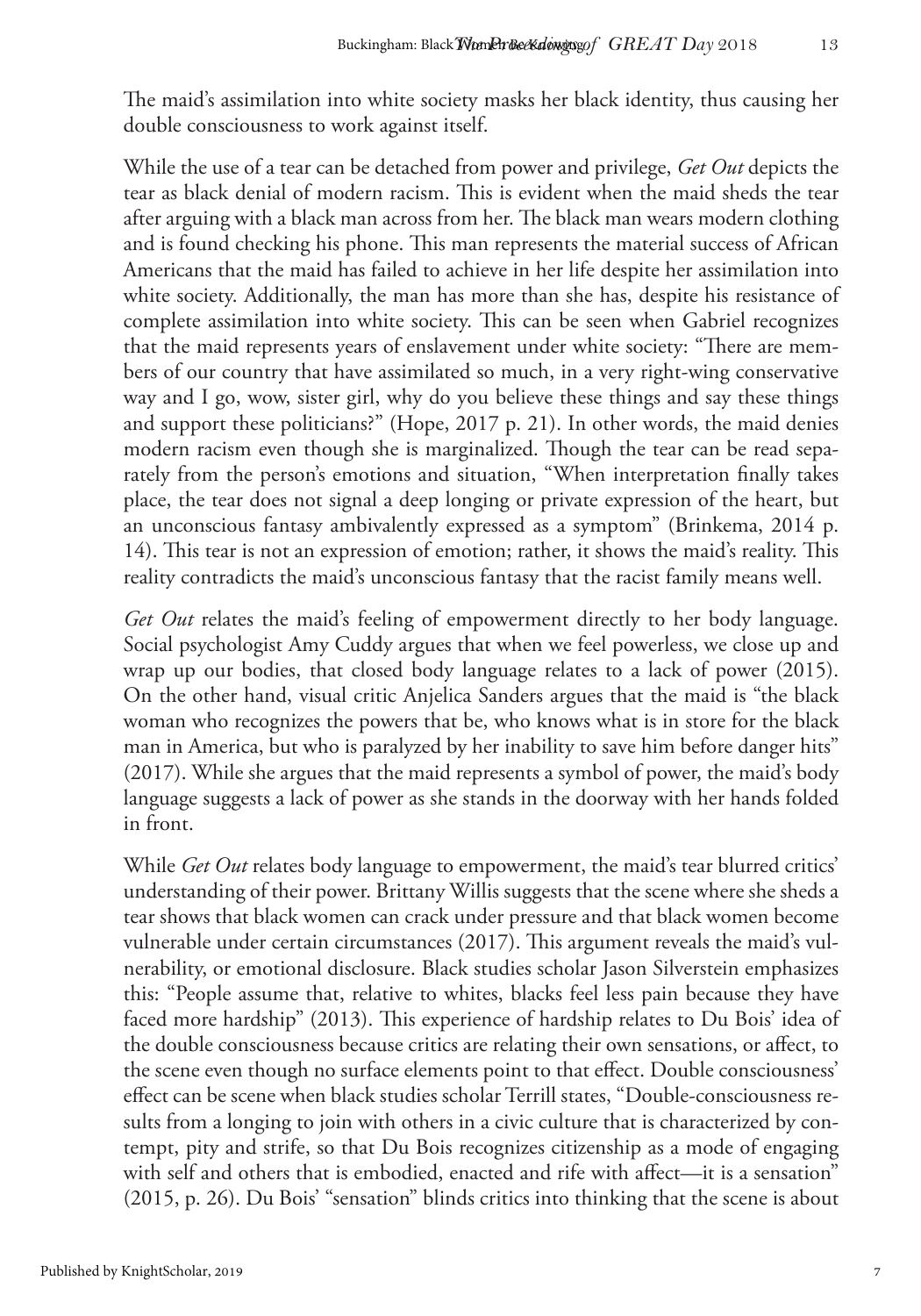introspective aspects of the maid. While many critics read their own vulnerability in the maid's tear, those critics neglect how the tear works with other elements in the scene where the maid cries. The maid's tear works with body language to express historical significance, similar to Brinkema's idea that crying is like a language (2014, p. 2). Willis' argument could be true because the maid may not be able to use her words to express their vulnerability, as seen when she states, "No, no, no" (2014). The tear controls interpretation of the maid's symbolism, or, "The girl sobs not as a loud profession but in order to remain silent" (Brinkema, 2014, p. 17). The tear as a symbol of silence relates to the history of African Americans in the United States at large. This is similar to when Sharice B. argues:

For decades, black women have been dubbed as the most powerless, least protected and the most mocked/belittled group of women in America. Through adversary and with the very little we are given, black women have resisted political and racist authority, [and] made something extraordinary out of nothing. (2017)

Resistance, in the form of protests by African Americans, has been long remembered as peaceful, such as Rosa Parks' refusal to give up her bus seat and Colin Kaepernick's choice to kneel during the playing of the national anthem. But that preferred memory of peace can often cover a history of violent resistance to power. Just like words relate with each other to convey meaning in a sentence, the maid's tear and body language relate to each other to convey both historical vulnerability and the power of African Americans in the United States even if their power is nothing more than a brief disruption in the grammar of white privilege.

*Get Out* does not use the frame to show the maid's body language when she cries, and this limits if we can judge the maid as vulnerable or not. Willis states that the maid is vulnerable in the scene where the maid cries (2017). Brinkema justifies Willis' statement by stating, "It seems an unaccountable pleasure which the spectators of a well-written tragedy receive from sorrow, terror, anxiety, and other passions, that are in themselves disagreeable and uneasy" (2014, p. 5). If tears created pleasure in the scene where the maid cries, then Willis' statement would be an accurate description of the scene. On the other hand, the scene fails to show the maid's full body language, which would have put the tear into context.

*Get Out* uses body language to convey when black women lack or have power, placing the tear in the later context. Body language is twofold: it works chronically and in the moment (Cuddy, 2015). This is similar to Brinkema's argument that a tear either folds chronically or drops in the moment (2014). The maid is vulnerable when the tear falls, but her body language suggests that the tear is folding into a broader context (Willis, 2017). When the maid walks into the room, she stands with her hands folded in front, suggesting a feeling of vulnerability. Further, the maid is placed in the right third of the frame. If the maid symbolized empowerment, she would be in the middle of the frame and would have her hands on her hips, a pose that suggests empower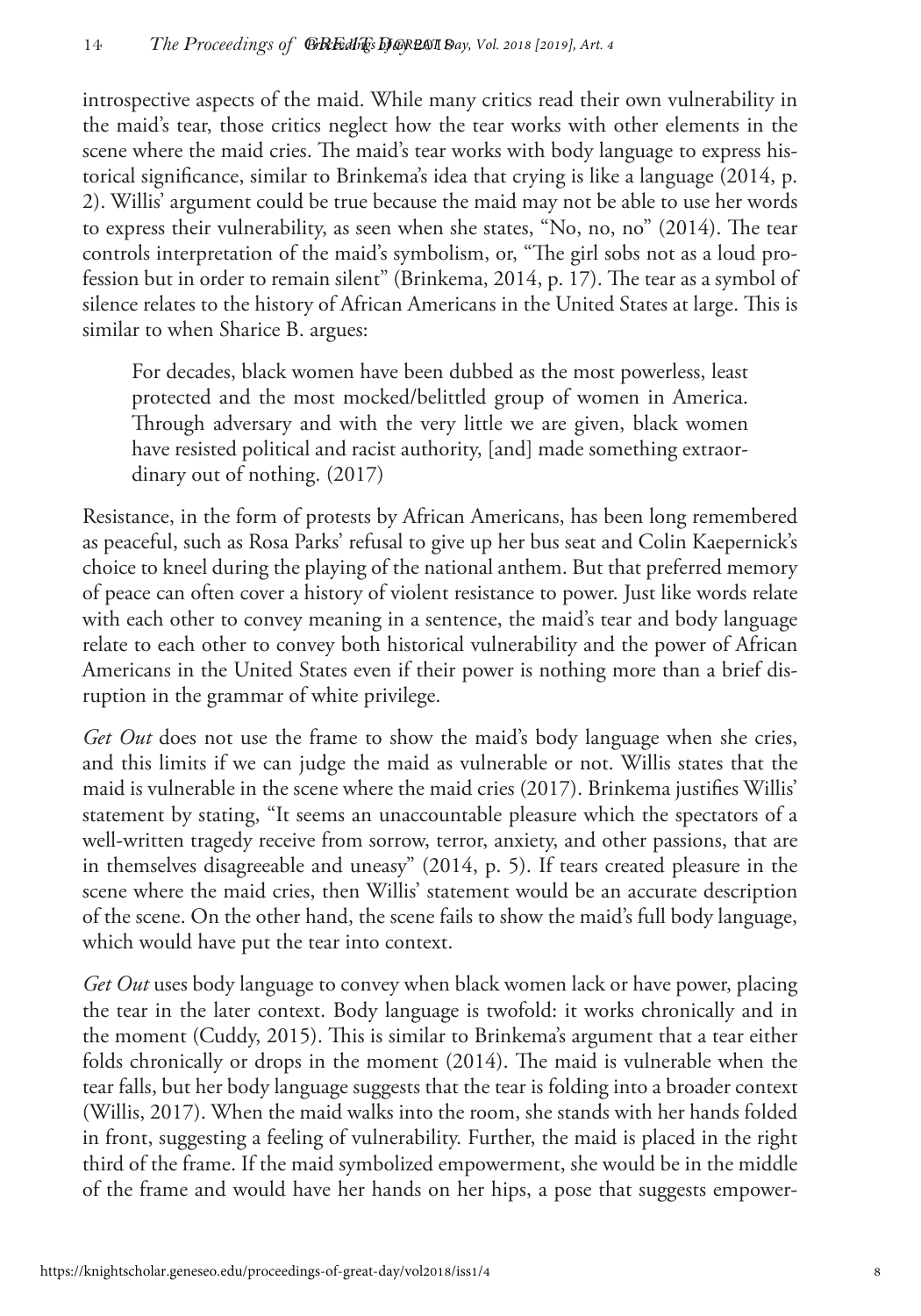ment and strength (Rhimes, 2015). The maid's body language in this scene suggests a lack of power. Further, the maid is not crying and smiles. If a tear symbolizes the maid's black identity, then the happy expression in the doorway is a white façade. In *Get Out*, the maid's closed body language and lack of tears work against each other, thus signifying that black people who exemplify white liberal ideas mask their own black identities.

*Get Out* later places the maid in a power position while a tear is on her face, thus allowing body language and the tear to work chronically. The maid's head is in the center of the frame and her shoulders are back. Furthermore, a tear streams down her face. When analyzing this scene, Sanders states that the maid's position in this scene reflects the external struggles of black women in America (2017). But the maid's body language and tear reflect an internal struggle with being a black woman during white liberalism, not the maid's struggle with black men. While she states that the maid represents the worst kind of assimilation, the portraying actor also believes that the maid is a white woman inside of a black woman's body (Hope, 2017). The maid's placement in the center of the frame puts her in a position of power. If black women are expected to be seen as empowered, then this position suggests that the maid is in a black woman's body. However, the maid's placement and body contradict her clothing, which does not match the dresses found during indentured servitude or slavery.

While the tear falls, the maid also continues to smile, an expression not commonly found within black empowerment visuals. Visuals related to black women's empowerment such as Beyoncé's "Formation" video do not show women with hard smiles. Rather, these women have serious expressions and open body language. The maid's body language matches that of an empowered black woman, but the clothing and smile does not. The tear allows us to use *Get Out*'s contrasting visual elements to decide that the maid is a black woman on the inside, but the maid's internal and external race is only a preoccupation. That is, Gabriel and Sanders fail to recognize the limits of empowerment within racial marginalization (Hope, 2017; Sanders, 2017). Brinkema emphasizes this when they state, "All crying, then—even the cathartic kind—is crying at a remove" (2014, p. 5). In the case of *Get Out*, the maid is removed from herself when standing in the doorway. Black women are chronically labeled as empowered, but *Get Out* portrays the momentary struggle of being empowered. *Get Out* wants viewers to decide what race the maid is internally and externally, but the maid's body language, smile, and clothing give viewers the choice to see the maid's race differently depending on the context.

If *Get Out* only used clothing, framing and body language, it would not give viewers insight into the historical struggle of being a black woman during liberalism; however, the maid's tear gives viewers several visual elements that contribute to interpretations of the maid's race. The viewers are able to put the maid's clothing, body language, and framing into different historical frameworks, depending on whether or not the tear is shown with those elements. Brinkema views the tear as an independent element, stating: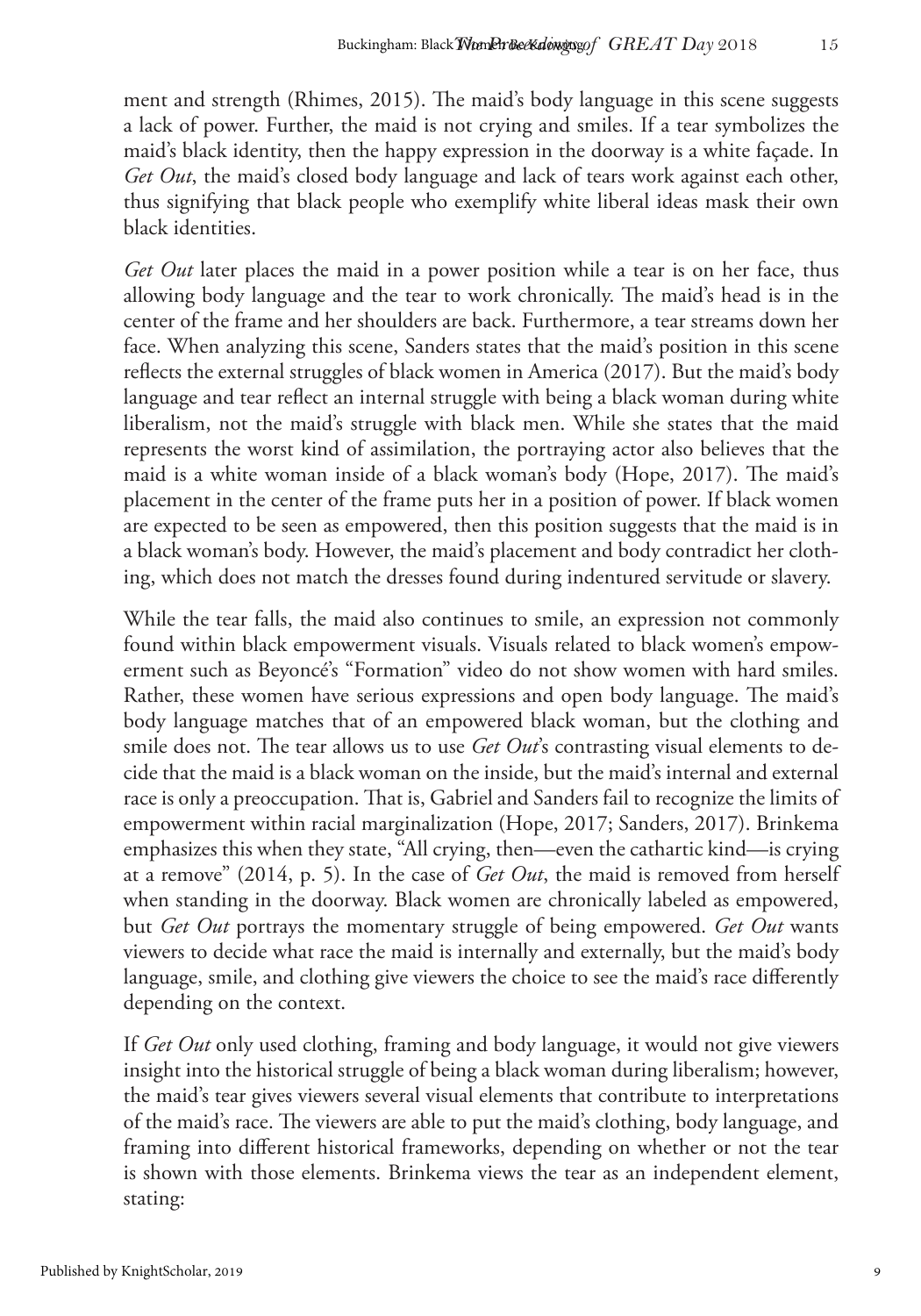In the sense of both substance and corpus, the tear no longer has a body. In this exteriorizing of the tear, in place of the wet pointer to some other scene hidden in the soul, the tear points only ever and again to itself and to itself as an exteriority that has form. (2014, p. 22)

The tear works in conjunction with other elements—such as the maid's outfit, position in the frame, and smile—to create an identity separate from the maid's body. However, the scene in which these visual elements are laid is a rhetorical device that weighs all items equally (Lanham, 2003, p. 29). The audience is unable to identify which items are the most important, thus audiences such as the critics for *Get Out* choose some items as more important than others based on their own experience with a double consciousness. While the tear allows us to further separate items such as the maid's clothing, smile, and body language, it lacks introspective information that would allow for a proper analysis of the maid as black or white in certain situations.

## **Concl usion**

While the maid's tear in *Get Out* was read by critics as symbolic of the maid's introspective identity crisis, closer attention to the maid's clothing, body language, and smile complicate those critics' analyses. The tear is, in fact, more than a tear. While many critics saw the tear in *Get Out* as a tear that had been dropped, and could therefore be read symptomatically, I have argued that the tear folds into a historical context about both personal and collective race identification in the United States. The tear, then, does not express a unilateral command for black Americans—black women especially—to "get woke" but, rather, suggests *Get Out*'s ambivalent, but by no means disinterested, positioning of black women as simultaneously empowered and disempowered. In this brief conclusion, I will consider one major implication of the preceding reading, which is that a seemingly minor misunderstanding of racial consciousness in a film becomes an alibi for a cultural narrative of violence and exclusion toward people of color at large.

Race identification remains an issue in America, as evident when Barack Obama addresses race in ways that echo W. E. B. DuBois and mainstream critiques of *Get Out*. In his memoir *Dreams from My Father*, Obama searched for some telltale sign for his "true race" but only found a troubled heart, mixed blood, and divided soul (2004, p. xv). Obama points to a deeper truth beyond racial identification: that race, at least black race, is fundamentally a double consciousness. In being black, one is always defined in and against whiteness, thereby never being entirely free of it, never truly "woke." Blackness and whiteness are neither distinct, nor easily defined by popular emotional elements such as the tear because, rhetorically, racialized tears are always shed by both a white and a black consciousness simultaneously.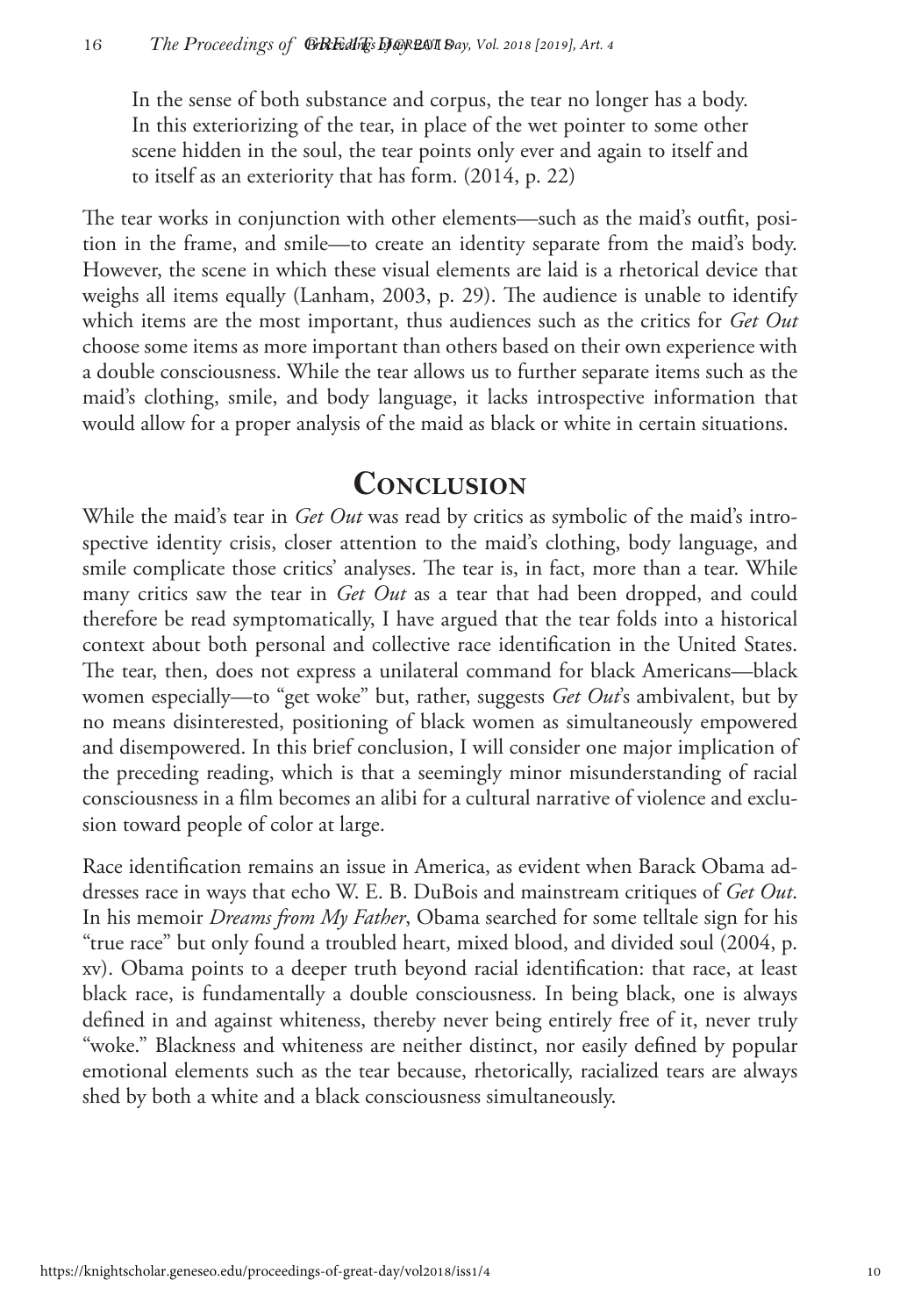### **References**

- Best, S., & Marcus, S. (2009). Surface reading: An introduction. *Representations*, *108*(1), 1–21.
- B. S. (2017, March). Why Georgina is an unsung hero in "Get Out." Blavity. Retrieved from https://blavity.com/whygeorgina-is-an-unsung-hero-in-get-out?fb\_ comment\_id=1198917210224725\_119898 1916884921
- Brinkema, E. (2014). *The forms of the affects*. Durham, NC: Duke University Press.
- Brown, K., Hogan, H.,Knowles, B., & Will, M. (2016). Formation [Recorded by Beyoncé Knowles]. On *Lemonade* [MP3 file]. New York, NY: Parkwood Entertainment: Columbia.
- Cuddy, A. J. C. (2015). *Presence: Bringing your boldest self to your biggest challenges.* New York, NY: Little, Brown and Company, Hachette Book Company.
- Da Costa, Cassie. (2017, March). Feministing films: "Get Out" captures double consciousness perfectly. Feministing. Retrieved from http://feministing. com/2017/03/15/feministing-films-getout/.
- Du Bois, W. E. B. (1903). *The souls of black folk; essays and sketches*. New York, NY: Johnson Reprint Corporation.
- Hope, C. (2017, April 14). A chat with actor Betty Gabriel about Get Out, white colonization and the allure of horror films. The Muse. *Jezebel*. Retrieved from https:// themuse.jezebel.com
- Jameson, F. (1981). *The political unconscious*. Ithaca, NY: Cornell University Press.
- Johnson, J. M. (2016, February 10). "#Formation as curated by black women." *Diaspora Hypertext*. Retrieved from http:// dh.jmjafrx.com/2016/02/10/formation-ascurated-by-black-women/
- Jones, R.J. (2017, February 27). Get the fuck outta here: A dialogue on Jordan Peele's GET OUT. Retrieved from https:// medium.com/@SonofBaldwin/get-the-fuckoutta-here-a-dialogue-on-jordan-peeles-getout-831fef18b2b3
- Lanham, R. (2003). *Analyzing prose* (2nd ed.). London: Bloomsbury Academic Press.
- Lathrop, L. (2017, February 26). "Get out": The call is coming from inside the house. *The tusk*. Retrieved from http://www.tusk2. com/2017/02/17/get-call-coming-insidehouse/
- Latour, B. (2004). Why has critique run out of steam? From matters of fact to matters of concern. *Critical Inquiry, 30*, 225–248. Retrieved from http://www.bruno-latour. fr/sites/default/files/89-CRITICAL-INQUIRY-GB.pdf
- Leglú, C. (2000). Tearful performance: When troubadours weep. *Neuphilogische Mitteilungen, 51*, 495–504.
- Lewis, S. (2016, February 10). "Formation" exploits New Orleans' trauma. *Slate*. Retrieved from http://www.slate.com/ articles/double\_x/doublex/2016/02/ beyonc\_s\_formation\_exploits\_new\_ orleans\_trauma.html.
- Obama, B. (2004). *Dreams from my father: A story of race and inheritance*. New York, NY: Three Rivers Press.
- Peele, J., & Blum, J. (Producer), & Peele, J. (Director). (2017). *Get Out* [Motion Picture]. United States: Universal Pictures.
- Rhimes, S. (2015). *Year of yes: How to dance it out, stand in the sun and be your own person.*  New York, NY: Simon & Schuster.
- Rich, F. (2014), "In Conversation Chris Rock: What's killing comedy, What's saving America." *New York Magazine*. Retrieved from http://www.vulture.com/2014/11/ chris-rock-frank-rich-in-conversation.html